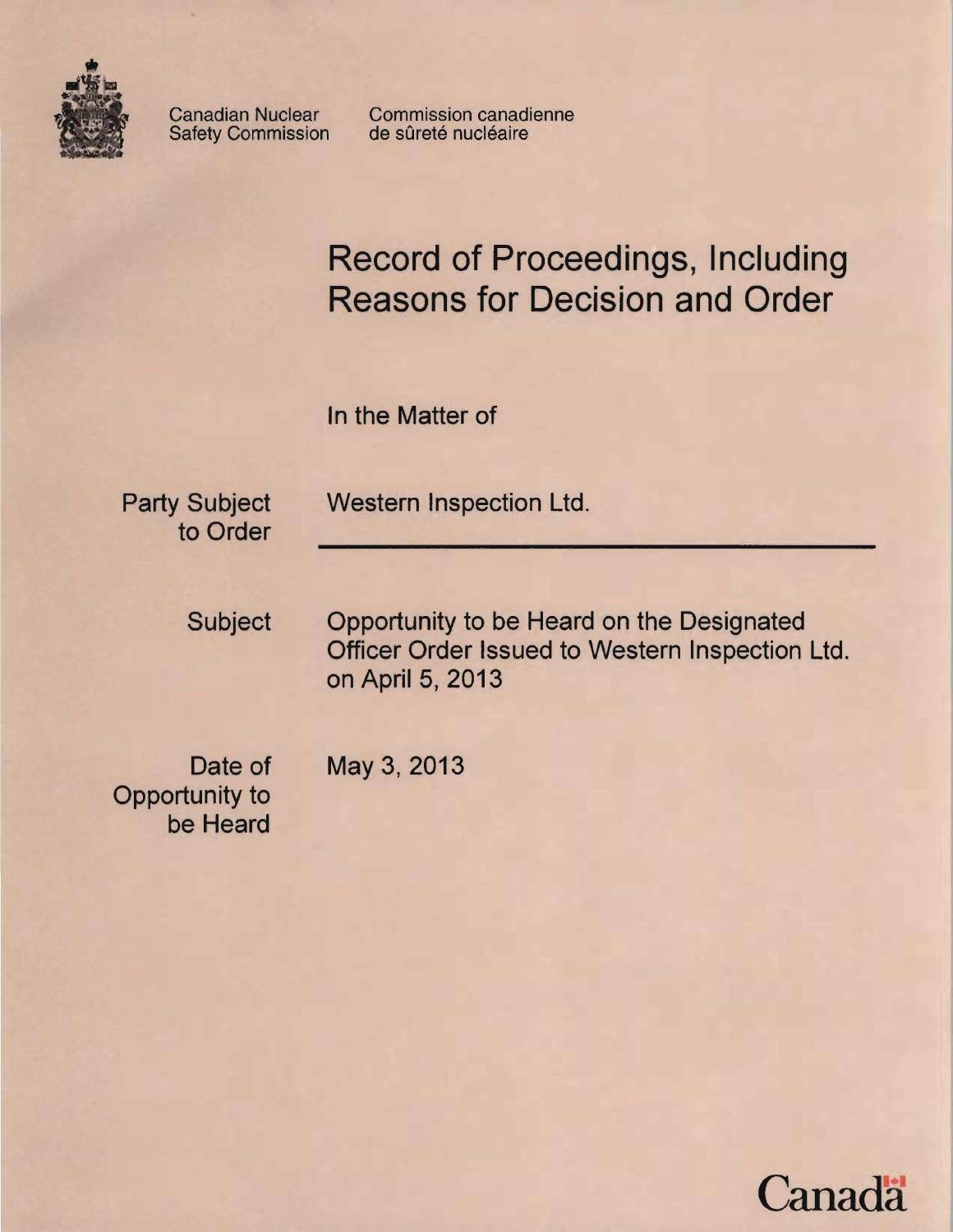# **RECORD OF PROCEEDINGS**

| Party Subject to Order:             | Western Inspection Ltd.                                                                                        |
|-------------------------------------|----------------------------------------------------------------------------------------------------------------|
| Address/Location:                   | Western Inspection Ltd. 3231 – 58 Avenue Southeast, Calgary, AB,<br><b>T2C 0B4</b>                             |
| Purpose:                            | Opportunity to be heard on the Designated Officer Order issued to<br>Western Inspection Ltd. On April 5, 2013  |
| Order Issued:                       | April 5, 2013                                                                                                  |
| Date of Opportunity<br>to be Heard: | May 3, 2013                                                                                                    |
| Location:                           | Canadian Nuclear Safety Commission (CNSC) Public Hearing<br>Room, 280 Slater St., 14th. Floor, Ottawa, Ontario |
| Members present:                    | M. Binder, Chair                                                                                               |
| Secretary:                          | M.A. Leblanc                                                                                                   |
| <b>Recording Secretary:</b>         | S. Dimitrijevic                                                                                                |
| Senior Counsel:                     | M. James                                                                                                       |

| Licensee/Person Named in or Subject to Order Represented By | <b>Document Number</b> |
|-------------------------------------------------------------|------------------------|
| A. Bélanger                                                 |                        |
| J. Cameron Prowse                                           | CMD 13-H102.1          |
| K. Muise                                                    |                        |
| <b>CNSC</b> staff                                           | <b>Document Number</b> |
| R. Jammal<br>$\bullet$                                      |                        |
| A. Régimbald<br>$\bullet$                                   |                        |
| H. Rabski<br>$\bullet$                                      |                        |
| P. Larkin<br>$\bullet$                                      |                        |
| S. Faille                                                   |                        |

 **Order:** Revoked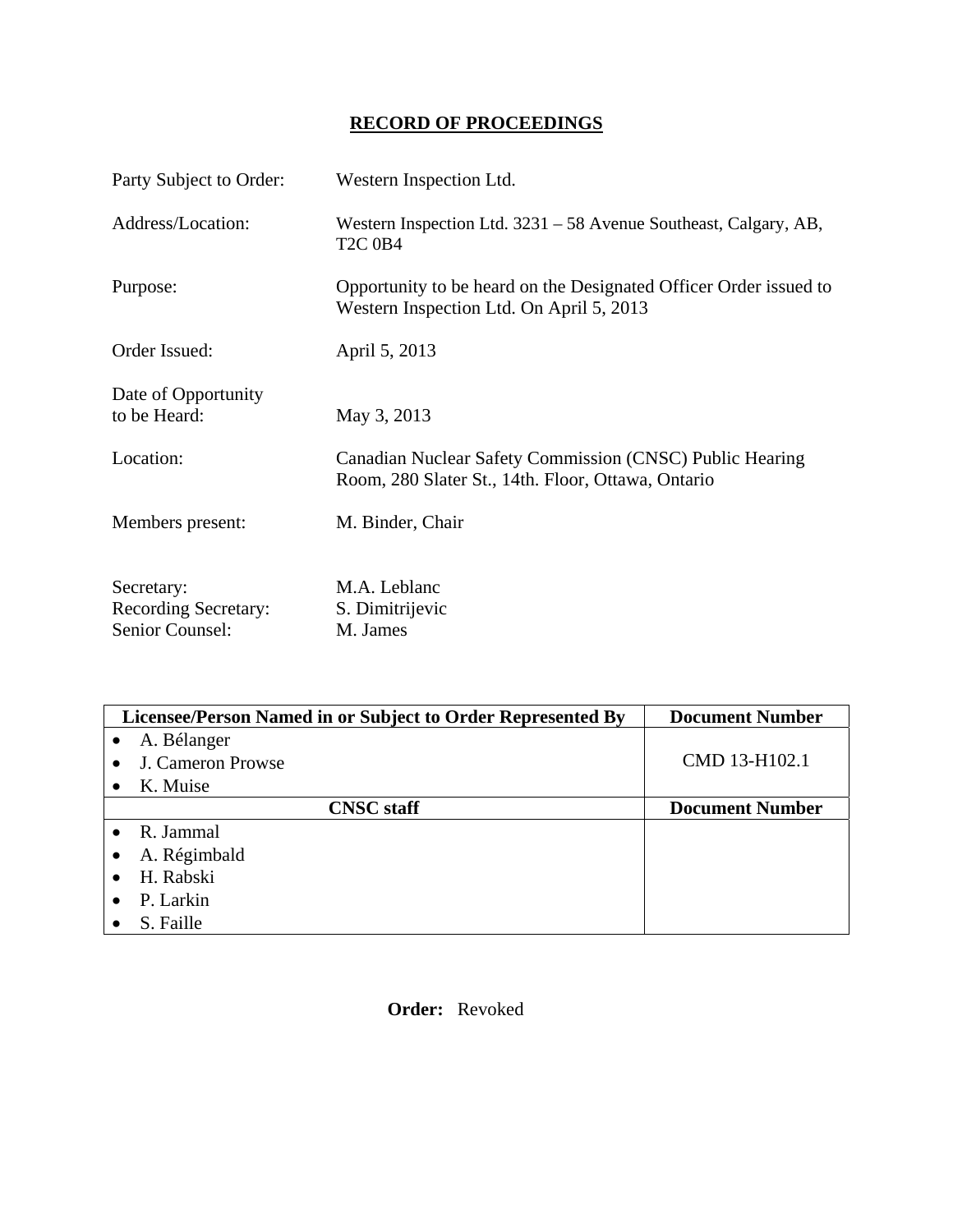# **Table of Contents**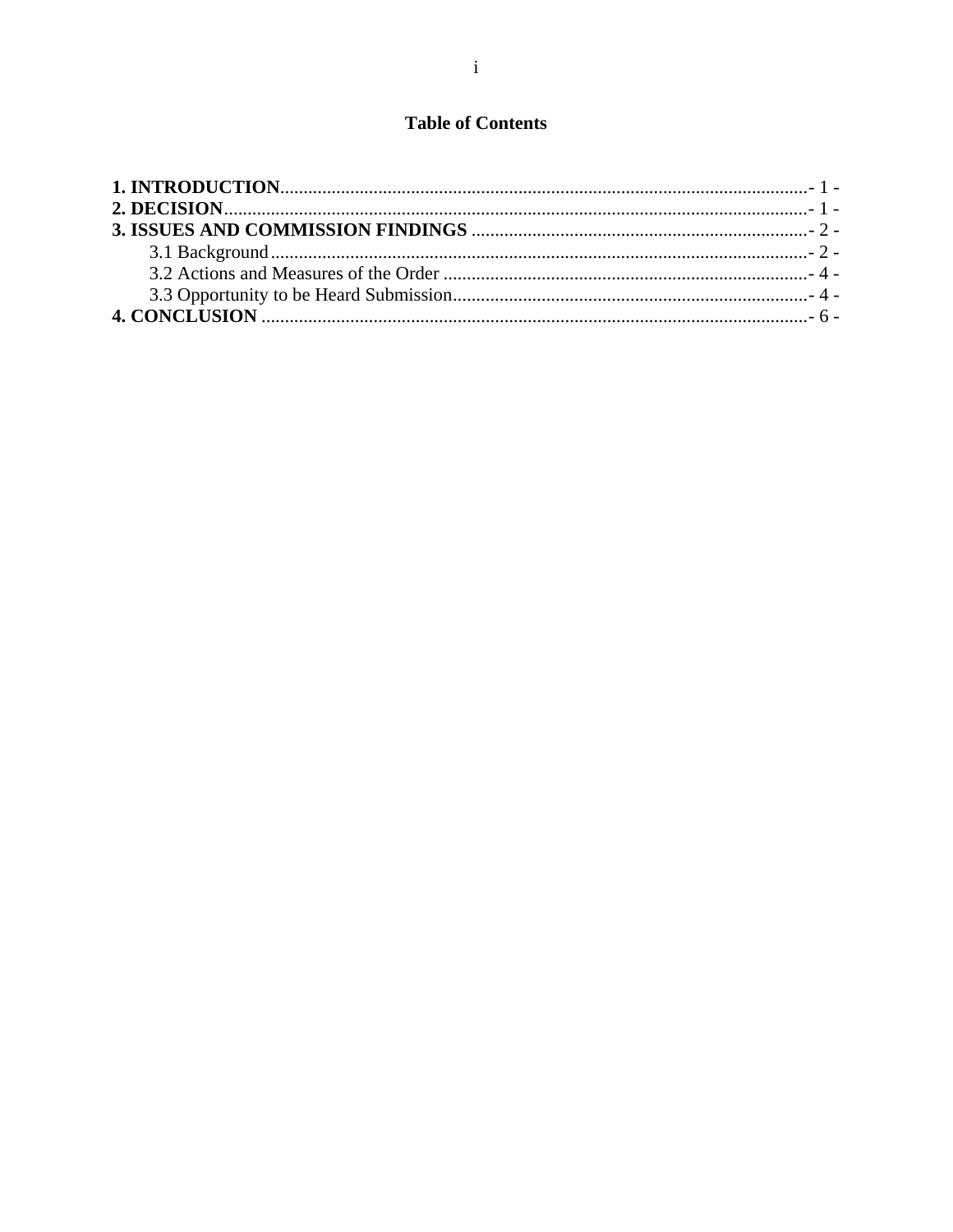## **1. INTRODUCTION**

- 1. On April 5, 2013, a Canadian Nuclear Safety Commission<sup>1</sup> Designated Officer issued an Order to Western Inspection Ltd. (Western). The Order required Western to immediately comply with specific actions and measures identified in the Order.
- 2. Pursuant to subsection 37(6) of the *Nuclear Safety and Control Act*<sup>2</sup> (NSCA), the Designated Officer referred the Order to the Commission for review.
- 3. Pursuant to paragraph 40(1)(*d*) of the NSCA, the Commission provided an opportunity to be heard to Western, as the party subject to and named in the Order.
- 4. This *Record of Proceedings* reflects the Commission's consideration of Western's submission on the Order, the review of the Order and the reasons for the decision.

Issue

5. In its review of the Order, the Commission was required to confirm, amend, revoke or replace the Order, pursuant to subsection 37(6) of the NSCA.

#### Proceedings

6. Pursuant to section 22 of the NSCA, the President of the Commission established a Panel of the Commission to review the application. The Commission, in making its decision, considered information presented for a proceeding held in-camera on May 3, 2013 in Ottawa, Ontario. The proceeding was conducted in accordance with the *Canadian Nuclear Safety Commission Rules of Procedure*<sup>3</sup> . The Commission considered the Designated Officer Order, including information referred to in the Order, and received written submissions from Western (CMD 13-H102.1). The proceeding encompassed oral presentation by Western and oral participation of CNSC staff.

## **2. DECISION**

<u>.</u>

7. Based on its consideration of the matter, as described in more detail in the following sections of this *Record of Proceedings*,

> the Commission, pursuant to subsection 37(6) of the NSCA, revokes the Designated Officer Order issued to Western Inspection Ltd. on April 5, 2013, as it is in substantial satisfaction of the Order.

<sup>&</sup>lt;sup>1</sup> The *Canadian Nuclear Safety Commission* is referred to as the "CNSC" when referring to the organization and its staff in general, and as the "Commission" when referring to the tribunal component.

 $2$  Statutes of Canada (S.C.) 1997, chapter (c.) 9.

<sup>&</sup>lt;sup>3</sup> Statutory Orders and Regulations (SOR)/2000-211.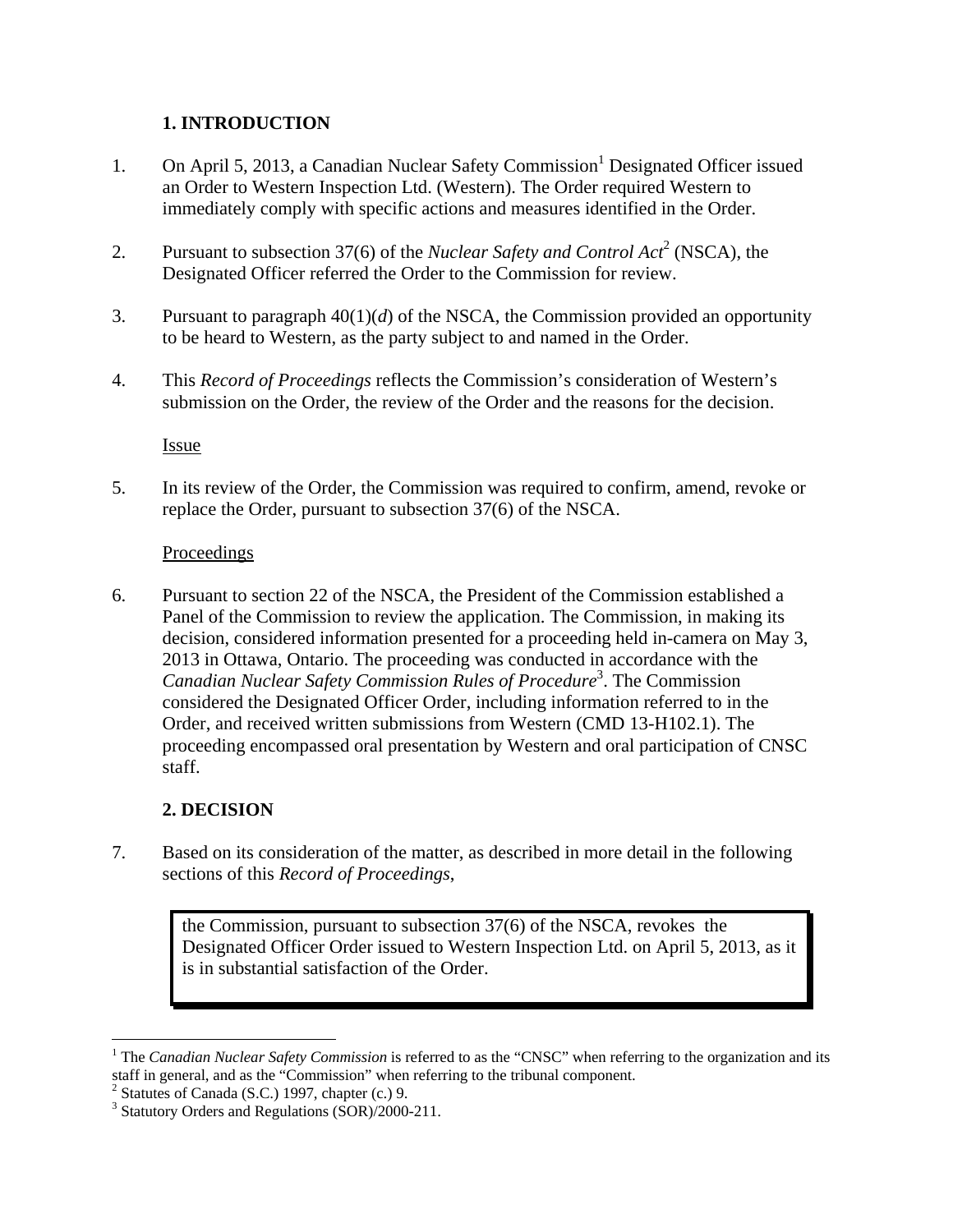- 8. With this decision the Commission directs Western Inspection Ltd. to submit by June 1, 2013 to the CNSC Designated Officer the following:
	- proof that their assistant radiation safety officer (RSO) has completed all requirements to become a qualified emergency responder;
	- a completed root cause analysis report; and
	- all data requested by CNSC staff to reconstruct radiation doses received by the workers during the incident.
- 9. The Commission also requires that the oversight of all Western Inspection Ltd. operations be conducted conjointly by the RSO and the assistant RSO.

## **3. ISSUES AND COMMISSION FINDINGS**

10. In reviewing the Order under subsection 37(6) of the NSCA, the Commission considered the reasonableness of the Order. In this regard, the Commission considered the actions and measures identified in the Order and the information on which the Order was based, as identified in the Order.

#### 3.1 Background

- 11. Western holds CNSC licence No. 02945-1-16.0, which authorizes Western to conduct industrial gamma radiography operations using certain exposure devices and nuclear substances. The same licence requires Western to carry out activities, including those in relation to emergency source retrieval, in accordance with certain procedures.
- 12. On March 13, 2013 at approximately 3:45 a.m. at MaXfield Inc.'s plant located in Crossfield, Alberta, three Western employees - two certified exposure device operators and one trainee - have been involved in an incident when a metal stand fell and dented the guide tube of an exposure device. As a result, a source assembly of the device jammed, preventing the radioactive source to retract into the shielded position. The involved workers moved the entire equipment, including the unshielded source, and attempted certain remedial actions, during which two workers received significant doses of radiation as indicated by their direct reading dosimeters (DRD).
- 13. The CNSC was made aware of the incident only on March 25, 2013. In their assessment of the event, CNSC staff noted that Western had failed to comply with condition 12 of CNSC licence number No. 02945-1-16.0 by not carrying out the licensed activities in accordance with the documents or parts thereof referred to in the Appendix: *Licence Document(s)* of the licence. Further, Western failed to comply with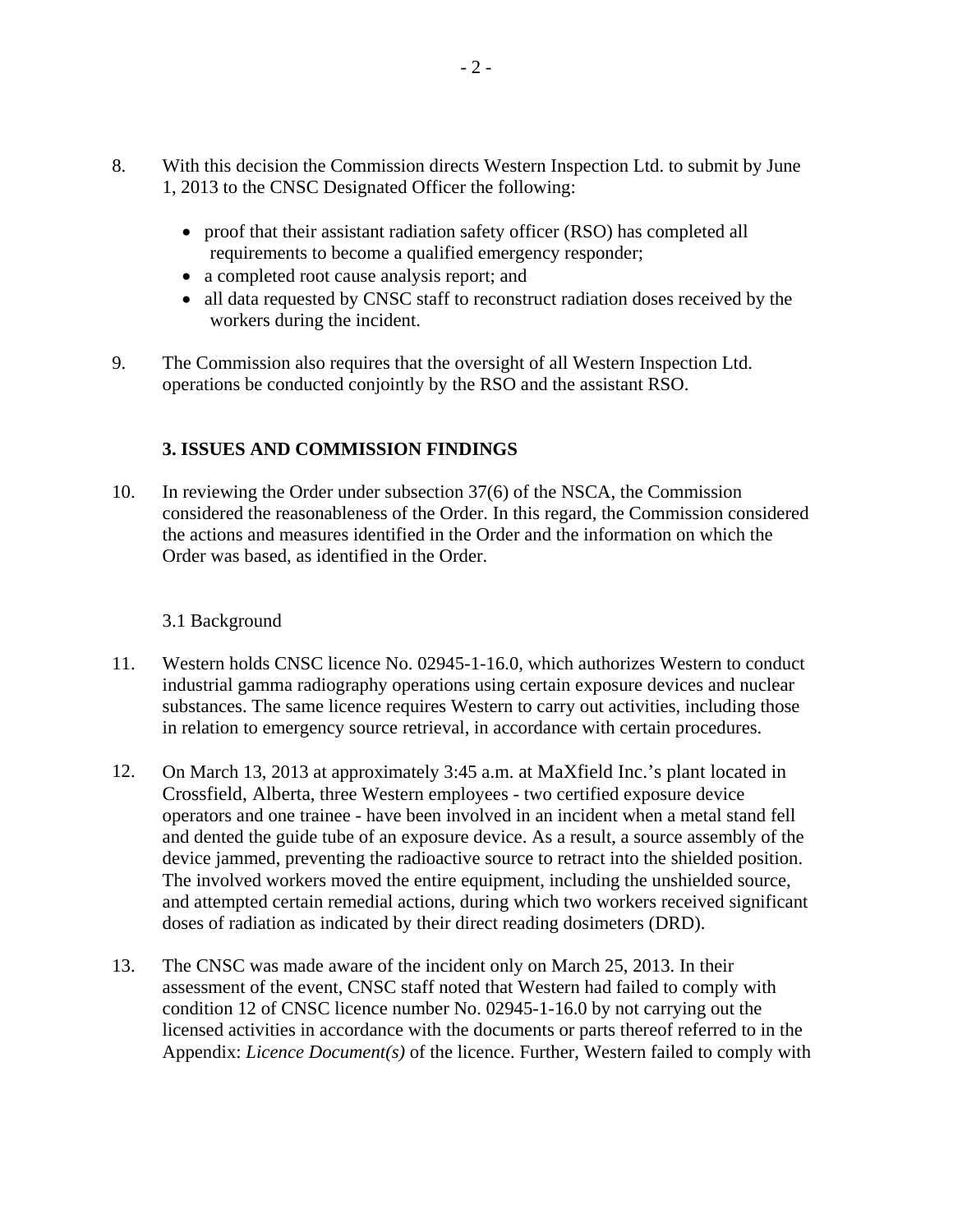numerous sections of the *General Nuclear Safety and Control Regulations<sup>4</sup>, Radiation Protection Regulations*<sup>5</sup> and the *Nuclear Substances and Radiation Devices* Regulations<sup>6</sup>, which led CNSC staff to conclude that the failure by Western to comply with CNSC regulations and licence conditions posed an unreasonable risk to the health and safety of persons.

- 14. On April 5, 2013, after reviewing the incident, the CNSC Designated Officer issued the Order to Western indicating all matters of non-compliance to the licence conditions and CNSC regulations.
- 15. In a written submission to the CNSC dated April 25, 2013, Western provided their description of the event with detailed responses to all points of the Order. In this submission, Western indicated that the company was directly affected by the Order because it had to cease all operations related to industrial gamma radiography.
- 16. Western stated that, immediately after the event, workers secured the source of radiation using a shielding tunnel, and, as soon as the area was safe and secured, the workers retreated to a safe distance and contacted Western's RSO to discuss the issue and receive direction. Following the obtained directions, the workers replaced the shielding tunnel with a heavy-walled pipe, loaded the assembly into their van and relocated the source approximately 360 feet away in a radiography bunker, where the assembly was unloaded, and the heavy-walled tube replaced again with the shielding tunnel. The workers erected protective barriers around the bunker, switched on flashing warning beacons and continued to monitor the barrier until the RSO arrived at the site. With help from the workers, the RSO replaced the deformed segment of the guide tube, and the radiation source was retrieved into the shielded position.
- 17. Upon erecting the barriers around the bunker, the workers took note of the readings of their audible radiation dosimeters (ARDs). They were also equipped with a dosimeter issued by a licensed dosimetry service provider ("Health Canada Dosimeter"). They noted that the ARD of one of them was making unusual sounds and was showing an increased daily dose of radiation. This unit was sent to the manufacturer for investigation on March 25, 2013, and on April 2, 2013 the manufacturer reported that the unit was functioning properly and had been recalibrated. On March 14, 2013 Western sent the "Health Canada Dosimeters" that the workers were using on March 13, 2013 to Health Canada for review. The report on the review was received on March 21, 2013. A copy of that report was included in Western's submission to the CNSC.
- 18. Western further noted that they had submitted two reports to the CNSC: a preliminary report dated March 25, 2013, containing information on the incident involving workers that had been exposed to personal radiation doses, and a more detailed account of the incident and radiation exposure, provided on April 2, 2013.

 4 SOR / 2000-202 5 SOR / 2000-203

<sup>6</sup> SOR / 2000-207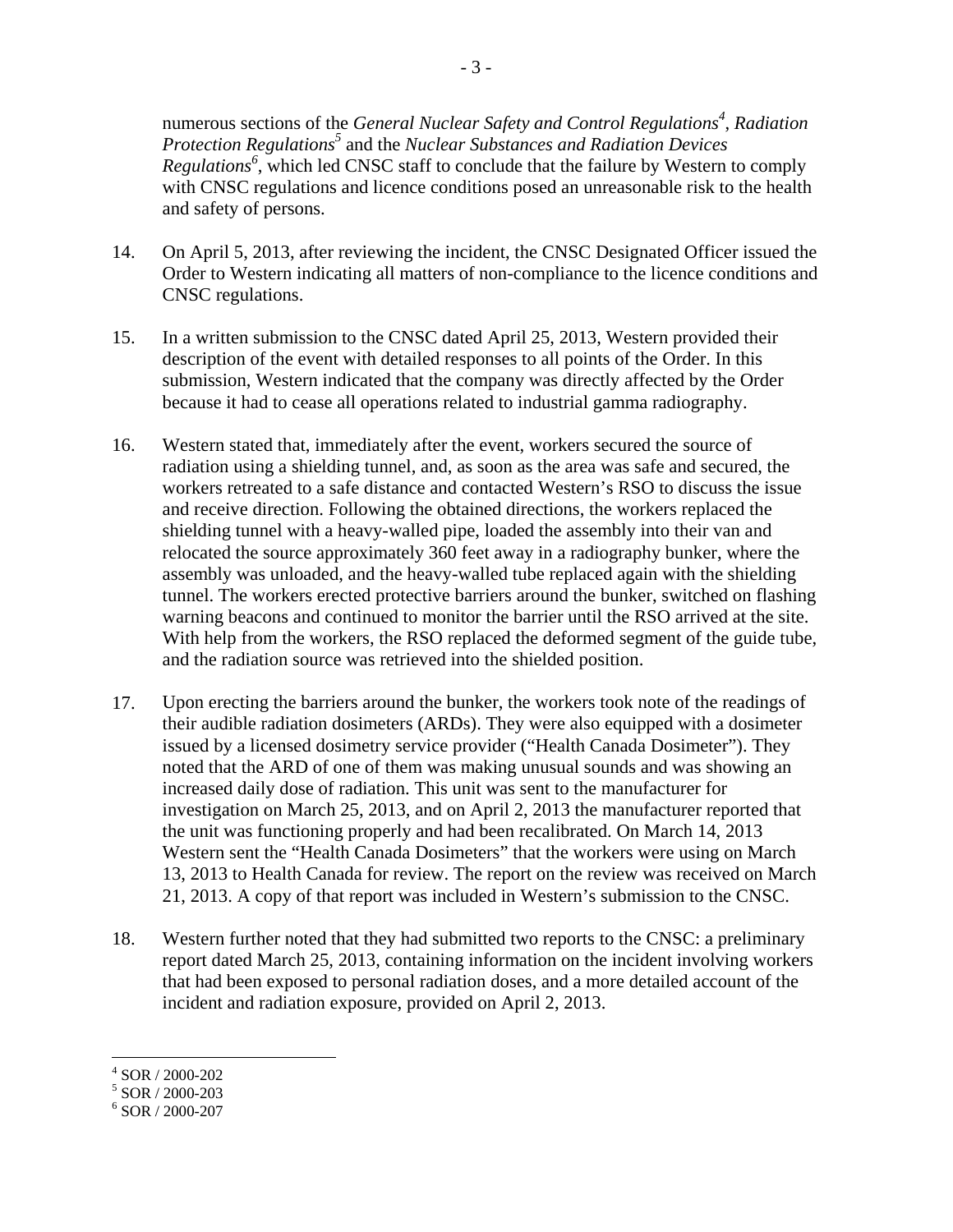- 3.2 Actions and Measures of the Order
- 19. In accordance with subsection 35(1) of the NSCA and having taken into account the circumstances demonstrating inadequate provision by Western for the protection of the health and safety of persons in relation to the conduct of industrial gamma radiography operations, Western was ordered the following:
	- to cease all industrial gamma radiography operations using exposure device;
	- to return all exposure devices to secure storage;
	- to provide satisfactory training to its Certified Exposure Device Operators in the safe operation of the exposure devices in use at Western, including training regarding relevant regulatory requirements, and training in emergency response procedures;
	- to provide a written plan for training its Certified Exposure Device Operators; and
	- to provide written measures taken or proposed to be taken to prevent the reoccurrence of a similar event.

3.3 Opportunity to be Heard Submission

- 20. In its application, Western requested that the Order dated April 5, 2013 be confirmed, and declared completed and closed. As an alternative, Western suggested that the Order dated April 5, 2013 be amended to restrict only the activities of the employees involved in the March 13, 2013 incident until the CNSC is satisfied that those individuals are competent to appropriately respond to an emergency event involving an exposure device and can safely conduct industrial gamma radiography operations.
- 21. In support of this submission, Western representatives informed the Commission that they do not dispute mistakes made during the event, and noted that they have learned from those mistakes and had taken steps to prevent reoccurrence. In particular, the RSO admitted that he should not have delayed 12 days before making an initial report to the CNSC, and that the instructions he gave to the operators in order to retrieve the source were incorrect.
- 22. Western representatives further informed the Commission that, immediately upon receiving the April 5, 2013 Order, Western complied with the cease work direction and acted to satisfy the remaining terms of the Order. These actions included the following:
	- Western hired an instructor accredited by the Canadian General Standards Board (CGSB), to create and carry out a Radiation Safety course. All Western nuclear energy workers were required to attend and complete this eight-hour seminar, which included regulatory requirements relevant to the Western licence and training in emergency response procedures in accordance with the terms of Western's CNSC licence. All Western nuclear energy workers have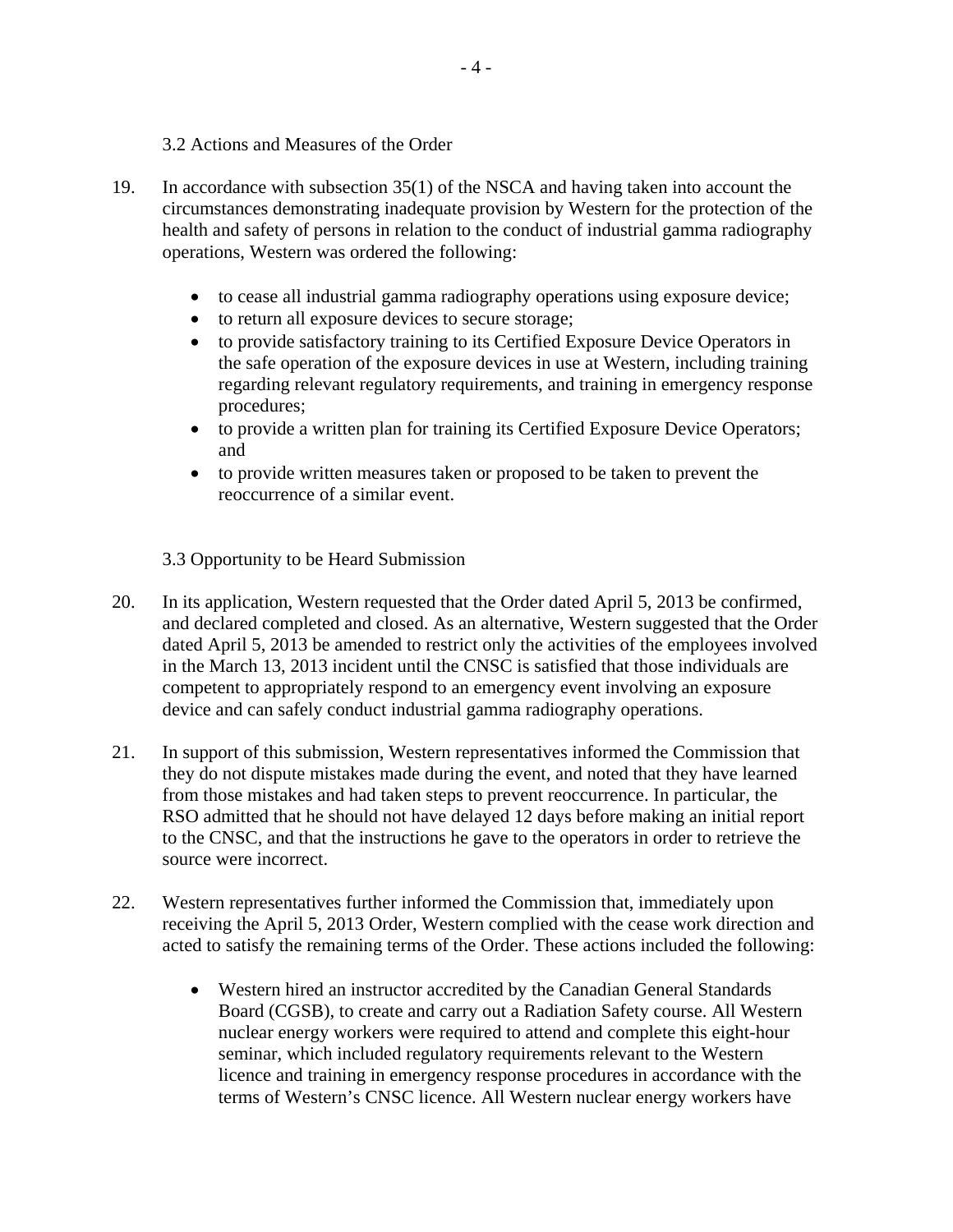successfully completed the course. In addition to training by Western, all Western nuclear energy workers were trained on April 7, 2013 by Mistras Canada Inc. personnel;

- Western has engaged a radiography consultant to conduct a full root-cause analysis and propose measures to prevent further occurrence;
- an assistant RSO has been hired and is currently undergoing required training;
- Western conducted a simulation of the incident to determine the approximate length of time the workers were exposed to radiation and what dosage rates they were exposed to;
- the stand used on March 13, 2013 and all similar stands have been modified to improve stability and reduce the possibility of tipping, and the damaged guide tube would not be returned to service; and
- Western is working with all customers to further enhance security while Western is on site.
- 23. The Western representative also indicated that a CNSC inspector, over the last two weeks, performed several audits of the operations of a number of Western employees currently operating under the Mistras Canada license, and did not find any shortcomings. CNSC staff concurred with Western, noting, however, that these audits were not directly of Western's processes.
- 24. The Commission enquired on the actions still needed by Western that remain outstanding in the Order. CNSC staff responded that they have not received all the information needed to be able to conclude that all of the necessary measures have been taken as a result of this event. In particular, Western has not submitted a detailed event report that would lead CNSC staff to conclude that Western fulfilled item 5 of the Order, requiring Western to submit measures taken to prevent recurrence of the event. CNSC staff noted that Western did submit an event report on April 10, but CNSC staff considered it insufficient and requested further information. CNSC staff indicated that Western is required to submit a root cause analysis report, but that there is no immediate risk to the health and safety of workers or the public with respect to Western resuming its activities prior to the submission of this report.
- 25. CNSC staff provided their professional opinion that there is currently no imminent risk to the health and safety of workers, but that there are issues relating to the fulfilment of requirements of the Order and actions taken by the RSO.
- 26. The Commission asked about the root cause analysis and the expected completion date. Western representatives responded that they expect to receive the report by the end of June. The Commission expressed its opinion that, for an event of this proportion, the root cause analysis could be completed with more celerity.
- 27. CNSC staff noted that specific data were required in order to recalculate and confirm the precision of submitted information regarding personal doses, extremity doses and dose rates received by the workers. CNSC staff stated that Western needed to submit the requested information so that CNSC staff could reconstruct the dose. Western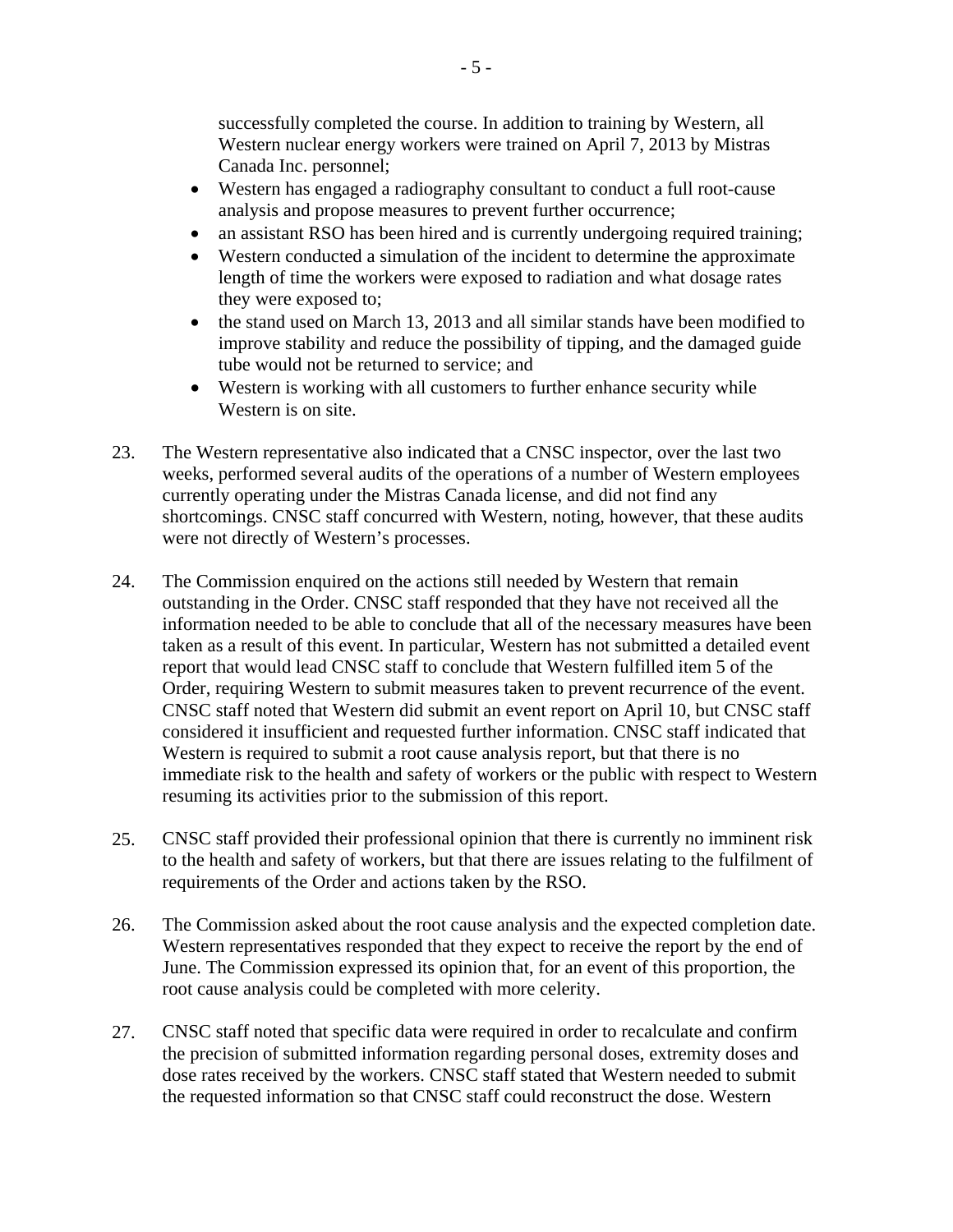agreed to provide the necessary information.

- 28. CNSC staff added that there is a need for confirmation that the RSO would act appropriately in fulfilling his duties, given inadequate instructions given to the workers during the incident. CNSC staff added that Western needed a qualified emergency responder in order to ensure continuous protection of the workers, the public and the environment.
- 29. Western representatives responded that the hired assistant RSO was scheduled for training in May 2013 that would qualify him to be an emergency responder.
- 30. The Commission asked CNSC staff for conditions under which they would consider acceptable to declare the order closed and allow Western to resume operations. CNSC staff recommended to the Commission that Western be authorized to resume its operations under the following conditions:
	- To submit the information requested by CNSC staff regarding detailed data that would allow CNSC staff to make its own calculations of radiation doses to the workers.
	- That the RSO involved with the incident not be allowed to fulfill the requirements of his duties.
	- Western is to enlist the services of a qualified emergency responder.
- 31. Western commented that the current assistant RSO is scheduled to take appropriate training in May that would qualify him to be an emergency responder. Western also expressed its disagreement on CNSC staff's request to prevent the RSO involved in the incident to perform his duties, noting that he had made mistakes during the incident and fully admitted it. Western suggested that the current RSO should remain in function until the current assistant RSO is fully trained, and that these two RSOs work in conjunction afterwards. The Commission asked CNSC staff if this would be acceptable. CNSC staff commented that they would find it acceptable.

## **4. CONCLUSION**

- 32. The Commission has considered the information and submissions of Western and the CNSC staff as presented in the material available for reference on the record for the proceeding.
- 33. The Commission, is satisfied that Western has complied with the order to the extent that the order may be lifted. As such, pursuant to subsection 37(6) of the NSCA, it revokes the Designated Officer Order issued to Western Inspection Ltd. on April 5, 2013 in the manner described in this *Record of Proceedings*.
- 34. With this decision, the Commission directs Western Inspection Ltd. to submit by June 1, 2013 to the CNSC Designated Officer the following: